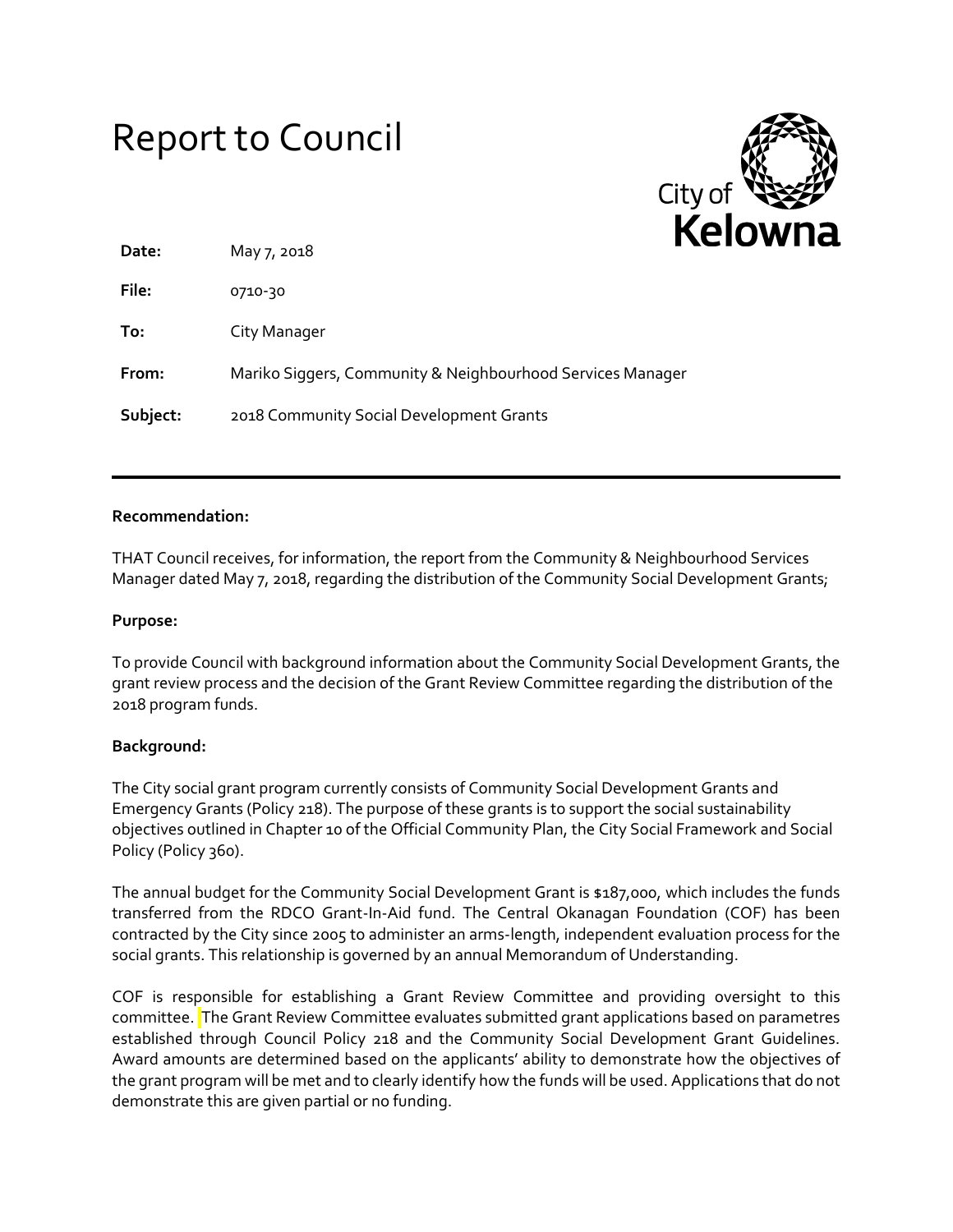The Community Social Development Grants include three streams of funding:

| Grant                               | <b>Purpose</b>                                                                                     | <b>Funding Levels</b>                                      |  |  |
|-------------------------------------|----------------------------------------------------------------------------------------------------|------------------------------------------------------------|--|--|
| <b>Operational</b><br><b>Grants</b> | Assist with expenditures incurred<br>funding the operation and/or delivery<br>of existing programs | A maximum of 25% of the organization's<br>operating budget |  |  |
| <b>Project Grants</b>               | Assist with special events or to operate<br>short term programs or projects                        | A maximum of 50% of the costs of the<br>project            |  |  |
| <b>Emergency</b><br><b>Grants</b>   | Assist an organization through a<br>financial crisis                                               | A maximum of \$5000 once in a three-<br>year period        |  |  |

Annually, the Operational and Project Grants have an intake and administrative timeline while the Emergency Grants are distributed as the need arises and are funded through the Social Development Grant Reserve (R117).

Below is the 2018 timeline for the Community Social Development Project and Operating Grants:

- January 17, 2018 community information session
- February 23, 2018 deadline for grant submissions
- April 4, 2018 Grant Review Committee adjudicate grant applications

In 2018, 18 grant applications were received. The total amount requested was \$375,222. Following the adjudication process, 11 applicants were approved for funding and the total annual budget of \$187,000 was allocated.

A list of the grant recipients and a brief description of the project or organization is included in Attachment A and has been summarized below:

|                         | Organization                       | Amount<br><b>Awarded</b> | <b>Type of Grant</b> | <b>Funding</b><br>Level |
|-------------------------|------------------------------------|--------------------------|----------------------|-------------------------|
| $\mathbf{1}$            | <b>Brain Trust</b>                 | \$8,000                  | Project              | Full                    |
| $\overline{2}$          | <b>Elevation Outdoors</b>          | \$15,000                 | Operational          | Full                    |
| $\overline{\mathbf{3}}$ | Hands in Service                   | \$25,000                 | Operational          | Full                    |
| 4                       | Hope for the Nations               | \$17,000                 | Operational          | Partial                 |
| $\overline{5}$          | <b>Karis Support Society</b>       | \$15,000                 | Operational          | Full                    |
| $\overline{6}$          | Kelowna Pride Society              | \$14,500                 | Operational          | Partial                 |
| $\overline{7}$          | Living Positive Resource Centre    | \$20,000                 | Operational          | Full                    |
| $\boldsymbol{8}$        | <b>NOW Canada</b>                  | \$31,000                 | Operational          | Full                    |
| 9                       | Okanagan Immigrant Collective      | \$13,500                 | Project              | Full                    |
| 10                      | Seniors Outreach Resource Centre   | \$8,000                  | Operational          | Full                    |
| 11                      | <b>Start Fresh Project Society</b> | \$20,000                 | Project              | Partial                 |
|                         | <b>Total</b>                       | \$187,000                |                      |                         |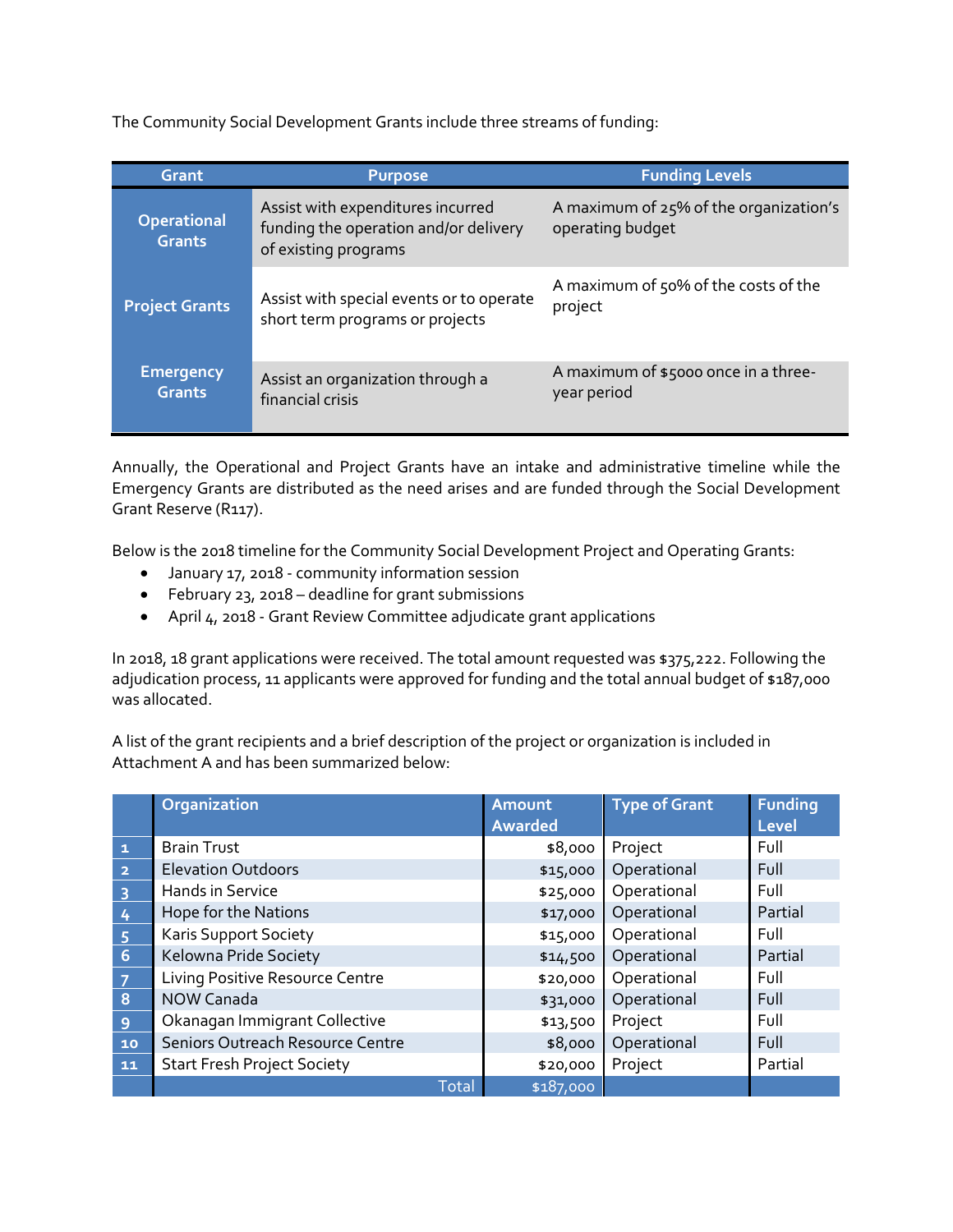Total Grant Applications Received: 18 Total Funds Requested: \$375,222 Total Funds Distributed: \$187,000

Total Grant Applications Funded: 11 2018 Grant Funding Available: \$187,000

The guidelines have been modified over the past few years in order to be more responsive to the greatest community needs. In 2017, Council approved the addition of "Resiliency Themes" to be applied if the program is over-subscribed. The applications which better align with the themes are given a higher funding priority than those which do not.

Resiliency Themes:

- 1. Create a culture of inclusivity and increase opportunities for social connections and support, particularly for residents who are isolated or vulnerable.
- 2. Support initiatives that focus on capacity building to prevent homelessness and provide housing support.

In 2018, these themes were used to guide the decision making as the requests for funds were higher than the allocated amount. In particular, applications which were difficult for the committee to reach consensus on were tabled. The resiliency themes were applied to these applications and influenced the final funding decision.

Applicants have all been notified of the decisions. Unsuccessful applicants received feedback as to how the decision was reached and how they can improve their application for next time. Succcessful applicants must sign a Letter of Agreement outlining the terms and conditions of the grant and show proof of adequate liability insurance before any funds will be released. A final report is required within 90 days of the end of the grant term and will include the following information:

- how the agreed upon measureable performance targets were met.
- project statistics and supplementary data as they relate to project goals, objectives and outcomes.
- a financial statement certified correct by the directors of the agency or an independent auditor, showing all revenue and expenses related to the project and detailing how the grant funds were dispersed.

#### **Next Steps**

As important work continues on developing strategies for collaborative community wide social services, the Community Social Development Grant guidelines will continue to become more strategic in advancing Council's priorities. In addition, improvements to the application form, guidelines and scoring matrix will be developed with the Central Okanagan Foundation to further refine and clarify administrative process.

**Internal Circulation:** Divisional Director, Active Living & Culture; Divisional Director; Communications Advisor; Social Development Manager

**Existing Policy:** Council Policy 218 Community Social Development Grants Council Policy 360 Social Policy